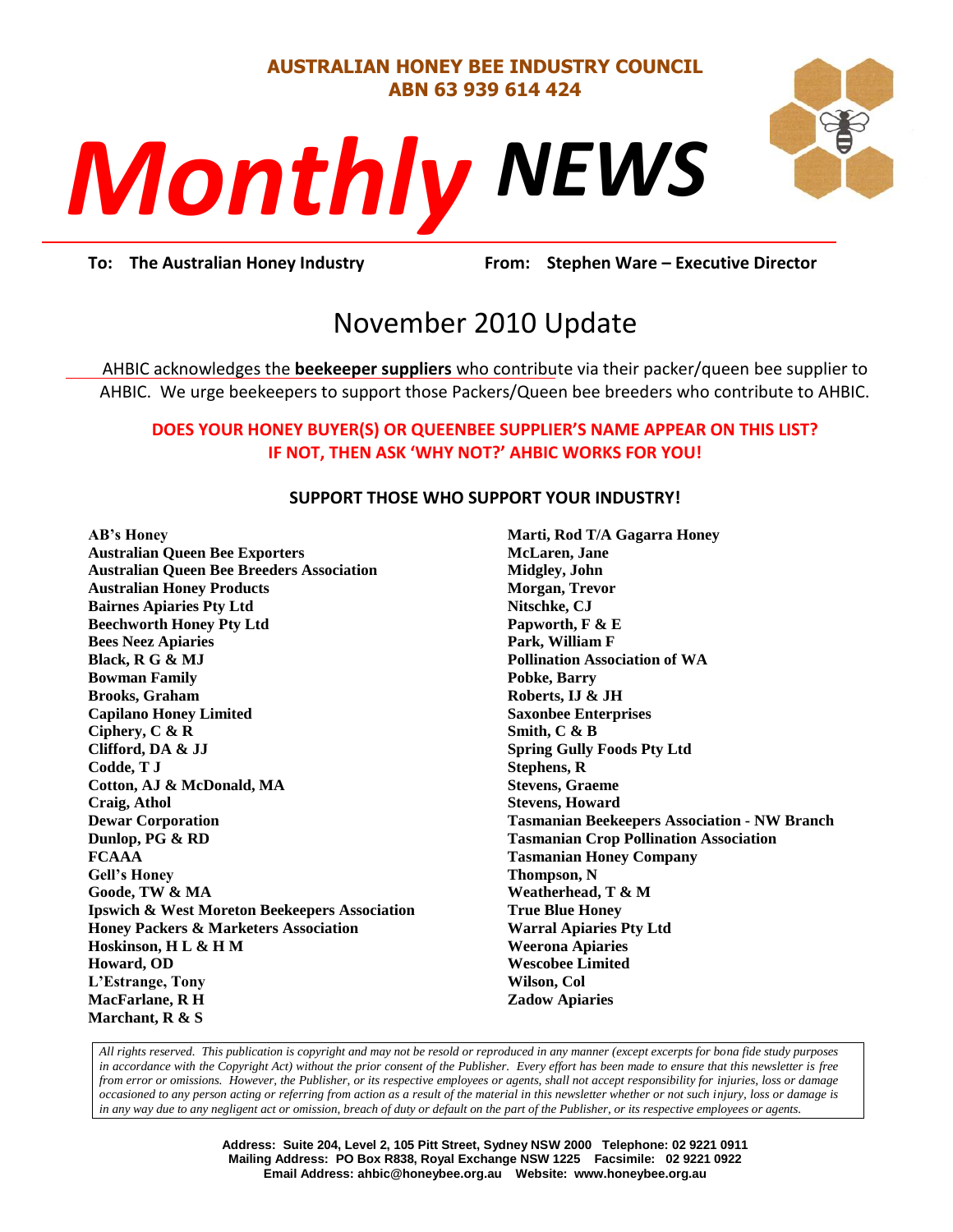## **UPDATE - AHBIC ACTIVITIES**

- 1. AHBIC has established a "Varroa Treatment & Preparedness Committee and we are pleased to advise the members are : Des Cannon, Peter McDonald, Ian Roberts, Rod Pavy, Trevor Weatherhead, Bill Weiss & Julian Wolfhagen. On behalf of industry we thank them for taking the time to make themselves available to serve on this Committee.
- 2. On the subject of Varroa the Honey Bee Industry and Pollination Continuity Strategy Australia 2010 is being finalised in the first week of December and will be put out for final comment to Industry. Members of the above Committee will also be consulted to ensure it is relevant and acceptable to Industry.
- 3. Your Chairman, Lindsay Bourke, Trevor Weatherhead and Dr Denis Anderson attended the Consultative Committee for Emergency Plant Pests (CCEPP) workshop on Friday 29 October 2010. The meeting was held to review the current *Apis cerana* response in Cairns Queensland with the view of putting a recommendation to the National Management Group.
- 4. Following a meeting of the Primary Industry Standing Committee agreement was reached to continue the eradication in Queensland till 31 March 2011.
- 5. On the same subject the National Management Group meeting will be held on Monday 29 November 2010 and will consider whether or not the eradication campaign will continue. Your Chairman and Executive Director will be representing Industry. Following the meeting a further teleconference of the AHBIC Executive will be held.
- 6. Following work prepared by Mr Trevor Weatherhead regarding Copper Naphthenate the AHBIC Executive resolved to approach the APVMA with a request that beekeepers be able to use Copper Naphthenate providing that when boxes were treated they were painted.
- 7. The Productivity Commission has released its long awaited draft report in respect of Rural Research and Development. The proposal itself is potentially detrimental for the Honey Industry as what is being proposed is that over a ten (10) year period the amount being paid for research by the Commonwealth Government would be reduced so that Industry would receive 50% less in Commonwealth funding. AHBIC is responding to the draft recommendations.
- 8. AHBIC has been approached again by the Department of Foreign Affairs and Trade in respect of the free trade agreement between Australia and South Korea. Members may recall your Prime Minister visited Seoul and pledged Australia"s support for this agreement and indicated that she hoped Australia"s agreement would take effect on the same day as an agreement with the United States.
- 9. On the subject of trade the United States has suspended live bee imports and Industry continues to work with the Australian Government to re-open this market.
- 10. Discussions continue with the Department of Agriculture Fisheries and Forestry in relation to the possibility of raising increased contributions for the purpose of raising additional money for biosecurity.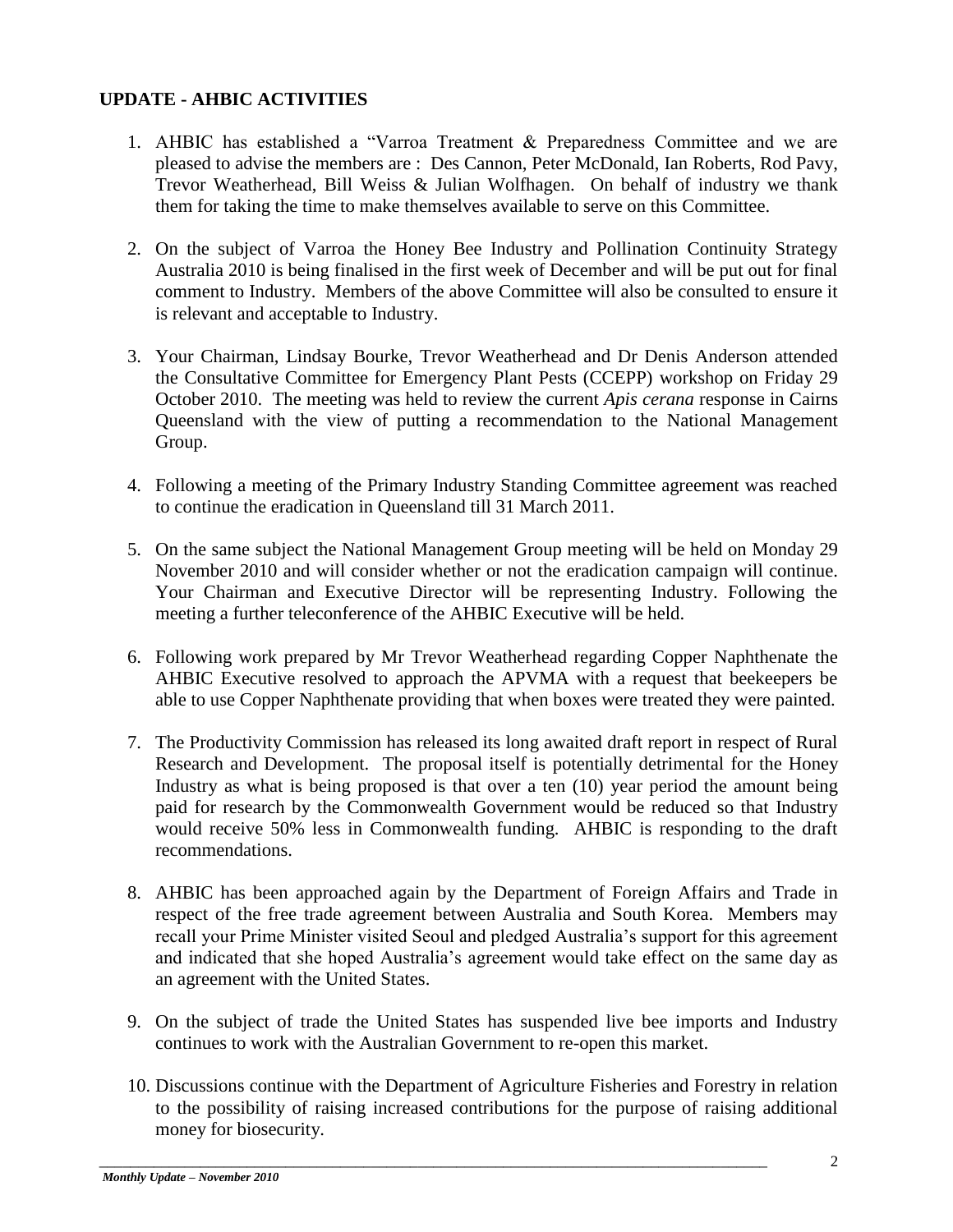## **APIS CERANA UPDATE**

#### **Advice 82– 5 November, 2010**

Finds for the past three (3) weeks up to Friday 5 November are: IP253 was a swarm at Bentley Park IP254 was a nest at Gordonvale IP255 was a swarm in a letter box at Edmonton IP256 was a swarm in a bar-b-que hood at Edmonton IP257 was a nest at Edmonton IP258 was a nest at Bentley Park IP259 was a nest at Lake Eacham IP260 was a nest at Mt. Peter IP261 was a nest at Deeral IP262 was a nest at Edge Hill IP263 was a nest at Mt. Sheridan IP264 was a nest at Mt. Sheridan IP265 was a nest at north Cairns IP266 was a nest at Portsmith IP267 was a nest at Goldsborough IP268 was a swarm at Aeroglen IP269 was a nest at north Cairns IP270 was a nest at Edmonton IP271 was a nest at Portsmith IP272 was a nest at Edmonton IP273 was a swarm at the Cairns airport IP274 was a nest at Gordonvale IP275 was a nest at Goldsborough IP276 was a nest at Gordonvale IP277 was a nest at Flying Fish Point IP278 was a swarm at Gordonvale IP279 was a nest at Gordonvale IP280 was a swarm at Aeroglen

There are several sites at which there is beelining activity taking place.

IP277 was about 7 kilometres out of the current RA but within a loci where two others have been found previously. They were Goondi (6 kms outside the RA) and Waugh Pocket (just inside the RA). There are extra traps being placed and extra surveillance is being carried out in this area. The dog has arrived and is having his skills re-honed.

Lindsay Bourke (AHBIC Chairman) and I attended a Consultative Committee on Emergency Plant Pests (CCEPP) which has taken over from the Consultative Committee on Asian Honey Bees (CCAHB) in Canberra on Friday 29 October. The change of Committee is because the responsibility within the Department of Agriculture, Forestry and Fisheries (DAFF) has passed from the animal section to the plant section.

This meeting was to make recommendations to the National Management Group (NMG) which then makes recommendations to the Primary Industries Ministerial Council (PIMC) regarding funding of the eradication program. Funding is in place till 31 December this year and a new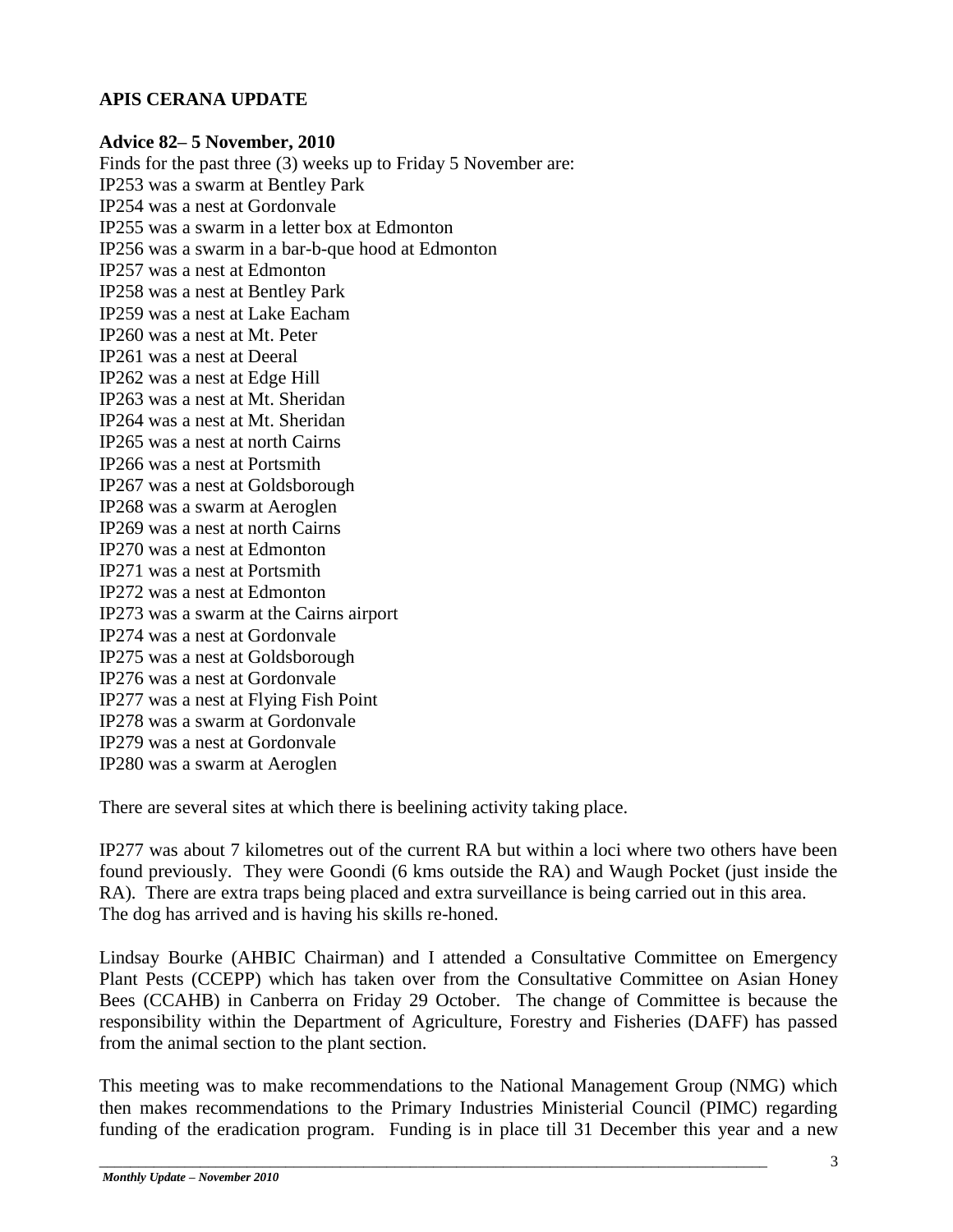agreement will need to be put in place for funding after that date. We are hopeful that an agreement will be forth coming. If no funding is in place, then the eradication program will lapse. This is not a situation that I believe is best for the future.

#### **Advice 83– 12 November 2010**

Finds for the past week up to Friday 12 November are: IP281 was a nest at Portsmith IP282 was a swarm at Wrights Creek IP283 was a swarm at Earlville IP284 was a nest at Aloomba IP285 was a swarm at Gordonvale IP286 was a nest at Machans Beach IP287 was a nest at Goldsborough IP288 was a nest at Deeral

There is a story to IP285. There was a nest in a pole that was being watched and enquiries were being made to see about removing the nest. As some poles are heritage listed, work was not to commence until permission was gained. Whilst watching the nest, the bees came out and landed in a school. This was called a swarm. On examination of the original nest, it was found that there were no bees left and the green ants were having a great time.

It would seem that technically it wasn"t a swarm but a nest that was absconding because of the green ants attacking it. Makes you wonder how many other swarms are actually nests that are absconding because of predation by green ants? Normally when we think of a swarm, we assume there is a parent nest to find. Maybe that is not always the case.

There are several sites at which there is beelining activity taking place.

Beekeepers had a field day at Mareeba and learnt how the surveillance techniques work. They also had a tour of the lab facilities at Redden Street.

## *Trevor Weatherhead*

## **WESCOBEE HONEY TAKES OUT TOP AGRIBUSINESS HONOUR IN THE 2010 WA INDUSTRY AND EXPORT AWARDS**

*Friday 22 October 2010* 

**Wescobee's** CEO, Eduard Planken, is thrilled to announce Wescobee has won the Agribusiness Export Award category of the 2010 Western Australian Industry and Export Awards program.

This prestigious award, coordinated by the Department of Commerce, is in its 22nd year and seeks to recognise and honour the "best of the best" of Western Australian export businesses. As winners, Wescobee automatically progresses to the 48<sup>th</sup> National Industry and Export awards to be held on 1December 2010 in NSW.

Wescobee wants to take this opportunity to sincerely thank its loyal customers and suppliers for their support over the past year(s).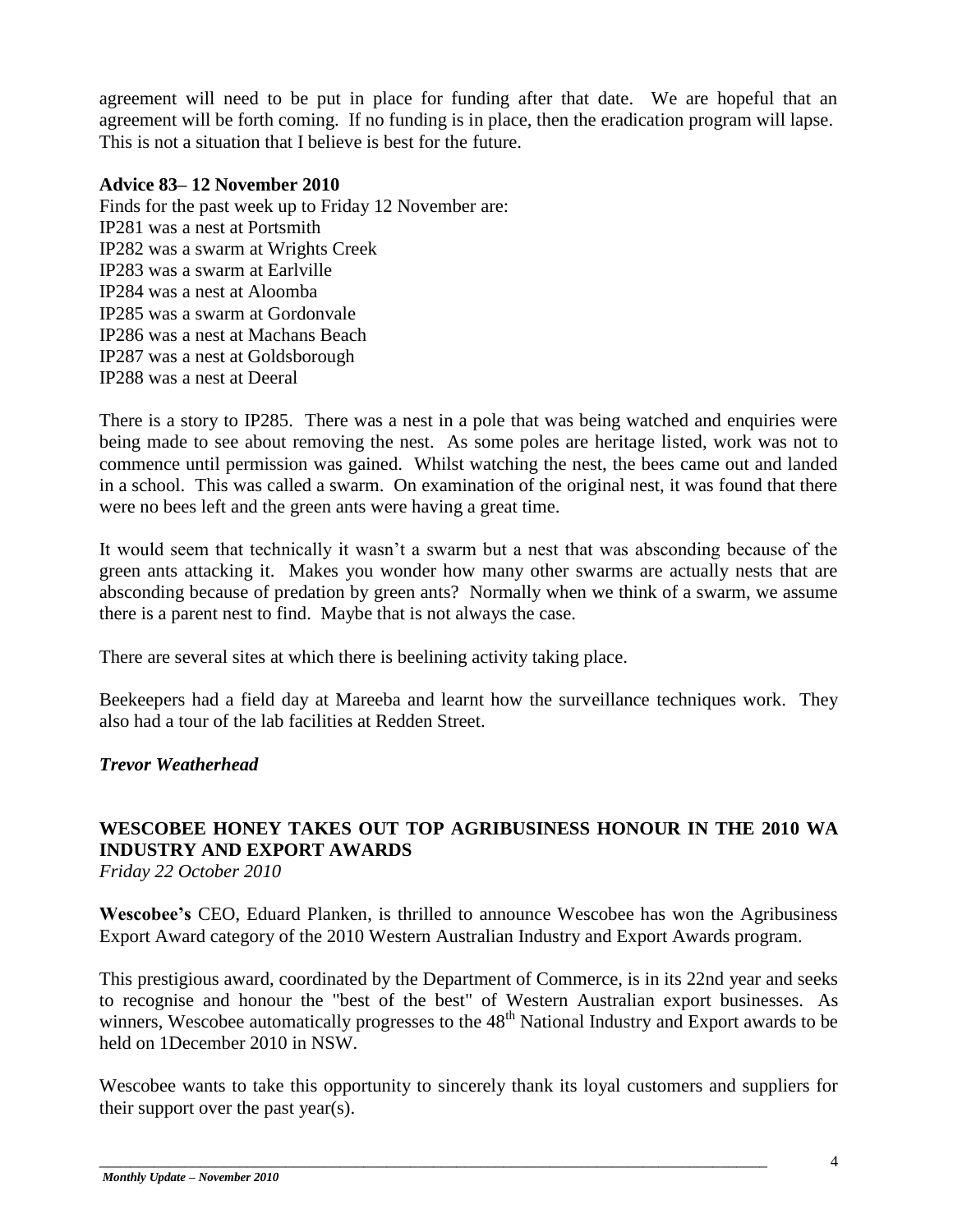## **TEMPORARY SUSPENSION OF BEE IMPORTS INTO USA**

We have been informed that effective immediately, USDA"s Animal and Plant Health Inspection Service (USDA, APHIS) has placed a temporary suspension on imports of honeybees (*Apis mellifera*) from Australia, pending further Agency investigation into regulatory actions. APHIS is removing Australia from the list of approved regions for the importation of adult honeybees (*Apis mellifera*). Please be aware that all shipments of adult honeybees from Australia that arrive at a U.S. port of entry will be rejected. Shipments will be destroyed or re-exported at the importer's expense. Please pass this information onto anyone else who may be interested or affected by this action.

Please note that we have been actively trying to prevent this outcome but unfortunately without success, however we intend to pursue the matter further in an effort to resume exports of Australian honeybees to the US. I will advise you of any changes as they occur.

Regards

Robert Heard B.V.Sc Manager Avian, Bees & Biologicals Animal Biosecurity Branch Biosecurity Services Group

Ph 02 6272 4836 Fax 02 6272 3399 Email: [robert.heard@biosecurity.gov.au](mailto:robert.heard@biosecurity.gov.au) Website: [www.biosecurityaustralia.gov.au](http://www.biosecurityaustralia.gov.au/)

## **NEW REQUIREMENTS FOR THE IMPORTATION OF QUEENS INTO TASMANIA**

Further to our earlier biosecurity advisory of 24 September 2010 the requirements for the importation of queen bees have been revised. A set of requirements put in place on 22 September 2010 were found not to adequately address the risk of small hive beetle and were amended on 20 October 2010.

The new amended requirements are:

Queen bees and escort bees may be imported provided that:

- they are in new queen cages in which ventilation holes meet the following requirements:
	- $\circ$  holes, including holes in mesh, are no larger than 2 mm x 2 mm;

or

o any slot longer than 2 mm is no wider than 1 mm; and

\_\_\_\_\_\_\_\_\_\_\_\_\_\_\_\_\_\_\_\_\_\_\_\_\_\_\_\_\_\_\_\_\_\_\_\_\_\_\_\_\_\_\_\_\_\_\_\_\_\_\_\_\_\_\_\_\_\_\_\_\_\_\_\_\_\_\_\_\_\_\_\_\_\_\_\_\_\_\_\_\_\_\_\_\_\_

o the queen cage is inspected by the beekeeper prior to loading the queen and escort bees and found to be free of Small Hive Beetle (*Aethina tumida*); and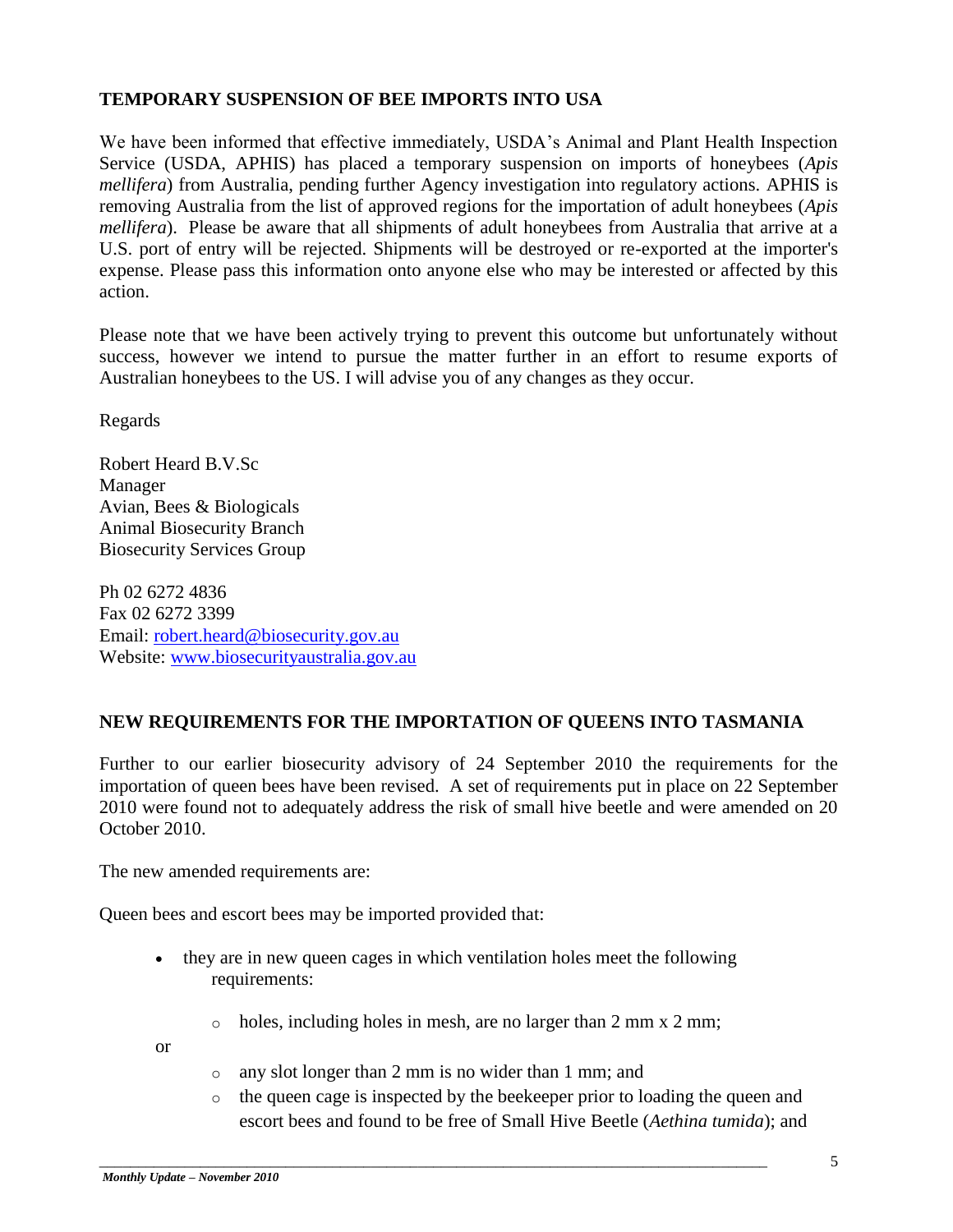- o the queen and escort bees are hand caught; and
- o the bees are inspected by the beekeeper at the time they are placed in the queen cages and found to be free of any evidence of Small Hive Beetle; and
- o once filled the queen cage is stored away from bee hives; and
- o the queen bee breeder has an active management program to control Small Hive Beetle; and
- o on arrival in Tasmania the queen cage is to be inspected by the beekeeper for Small Hive Beetle prior to placement in the hive. If there is any evidence of Small Hive Beetle the consignment is to be sealed in a plastic bag and an Inspector notified.

The requirements and the certification form for queen bees can be found on the [DPIPWE website](http://www.dpiw.tas.gov.au/inter.nsf/Attachments/MCAS-89H59T?open)

Barry Calderbank Communications Biosecurity and Product Integrity DPIPWE Hobart Ph (03) 6233 6519 or Mobile: 0407 858 293

## **TURKISH BEES ON STRIKE - HONEY HARVEST PLUMMETS BY 50 PERCENT**

25 October 2010 *Courtesy: TODAY'S ZAMAN – Istanbul, TURKEY*

The harvest of natural Kaçkar honey, which is produced in Rize's Kaçkar Mountains, has plunged by nearly 50 percent this year, despite an increase of 40 percent in the number of beehives, General Manager of Topuy Kaçkar Remzi Özbay has said.

In a written statement on Sunday Özbay said the drop in the quantity was dramatic, despite the proper climate conditions and the abundance of flowers in the region, and blamed the deterioration of the natural balance ensued by the over-exploitation of pesticides in agricultural production. "The bees are on a veritable strike, so to say," he noted in the statement.

### **The general manager warned that some producers in the region have already started offering to the market fake "Kaçkar" honey, which is produced with dextrose, with price tags between TL 50-150, opening door to extremely high "undeserved revenues."**

The top manager of Topuy Kaçkar, which has been producing organic honey in the region for a decade, said the company had been getting six tons of honey from a thousand combs in a year on average, but that this amount has fallen to three tons.

"I am receiving daily reports from beekeepers. Bees are strong, flowers are plentiful and the weather conditions are fit. We were expecting to see a very good season. When we opened the combs when the harvesting time arrived, we were stunned to see that the amount of honey was much less than what should have been. It had gone down even though it should have increased. We started growing curious about why the bees were sulking. Then we realized that all apiarists were witnessing sharp drops in their harvests," said Özbay.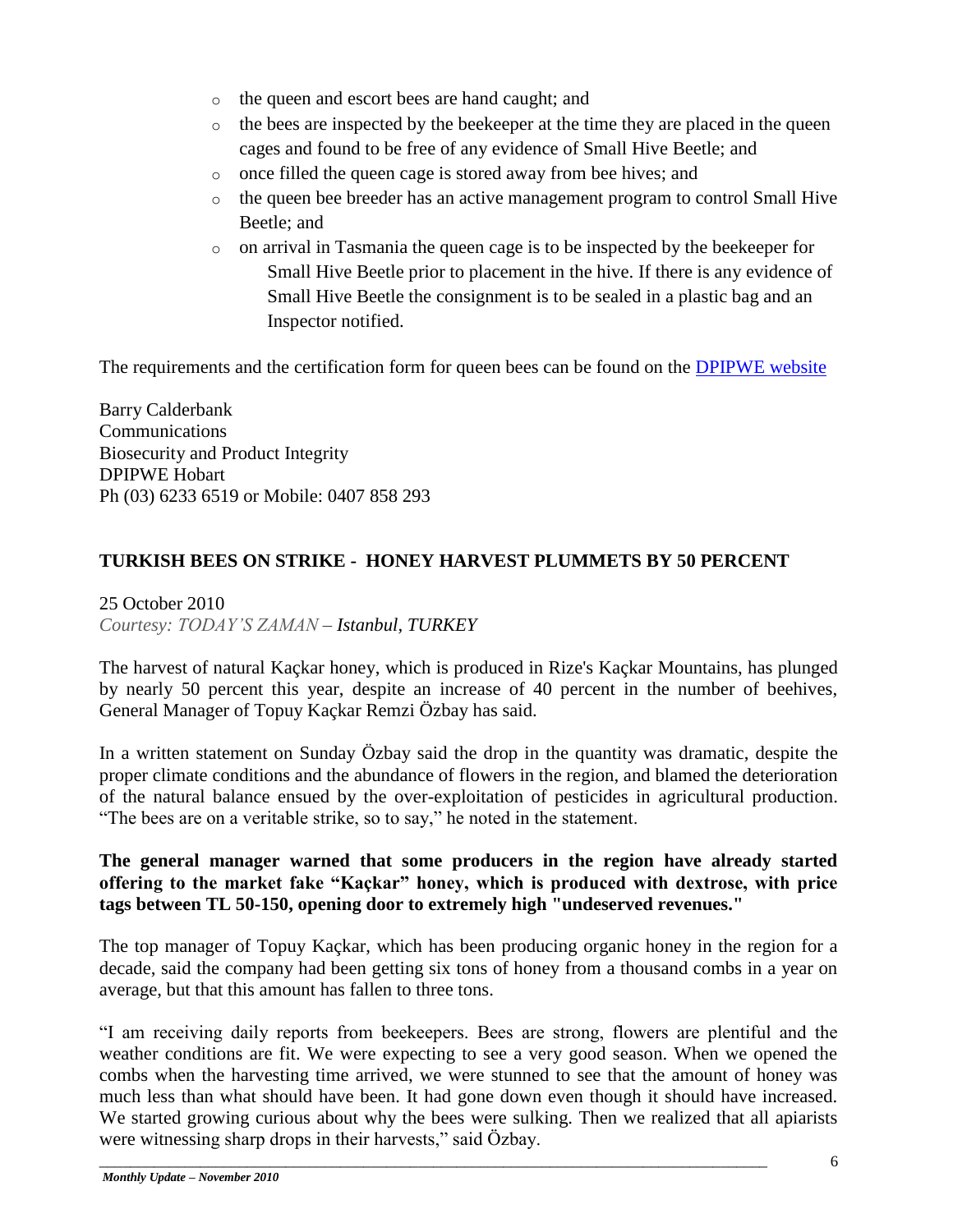The manager says his company had to suspend export deals with new customers from five countries and deliver half of the previously left orders of their customers at best.

He recalled a saying -- which is often attributed to Albert Einstein -- that goes if the bee disappears from the surface of the earth, man would have no more than four years to survive, and asked entomologists to focus on this issue.

A similar dire situation occurred three years ago when sizable honeybee populations in many parts of the world disappeared in a strange and unprecedented way, all of a sudden and without a trace. Scientist received this incident as a heads-up and conducted studies as to the possible causes of this extraordinary and mysterious situation, which they termed "colony collapse disorder."

Honeybees are a major contributor to the pollination of hundreds of fruit and vegetable crops besides thousands of flower species worldwide, meaning that without bees, humanity would no longer be able to produce these crops, since cultivating them without natural means of pollination is extremely difficult and costly. From a broader perspective, a change in the natural balance will lead to the extinction of certain vegetable and fruit species that will trigger a butterfly effect and lead to the eventual destruction of nature.

Scientists have so far attempted to explain such unprecedented behaviour among bees with three major postulations. The first cause to blame is global warming, which fuels the proliferation of pathogens such as mites, viruses and fungi to the detriment of bee populations. Besides, drastic changes in weather hurt bees, which have for millions of years been accustomed to consistent weather patterns. Another explanation asserts the overuse of pesticides and herbicides, which honeybees ingest during their pollination rounds, is to blame. The final theory is that the rise in atmospheric electromagnetic radiation levels, a by-product of the increasing usage of cell phones and wireless communication towers, is a major factor. Cell phone radiation interferes with bees' ability to navigate through the air.

## **WORK WANTED**

I have several years of experience in beekeeping and would accept seasonal work on an apiary in Australia. Whom should I contact? How do I get this job? First I need a job for this, provided it is easier to get visa.

I have a lot of experience and knowledge in working with bees. Successful beekeepers from their 120 hives, helping beginners in beekeeping and learn and work with bees. I'm sure it'd be excellent fare in Australia. I am a physicist to teach physics at school. Beekeeping is my favourite occupation, and I'd like to be a professional I do beekeeping. This is my country very difficult. Therefore I would like to use my knowledge of bees using in Australia. Poor knowledge of English will not affect my work. With the work I'd learned the language better.

\_\_\_\_\_\_\_\_\_\_\_\_\_\_\_\_\_\_\_\_\_\_\_\_\_\_\_\_\_\_\_\_\_\_\_\_\_\_\_\_\_\_\_\_\_\_\_\_\_\_\_\_\_\_\_\_\_\_\_\_\_\_\_\_\_\_\_\_\_\_\_\_\_\_\_\_\_\_\_\_\_\_\_\_\_\_

Marin Marinic [marinicmarin@gmail.com](mailto:marinicmarin@gmail.com) Sombor, Srbija, Europe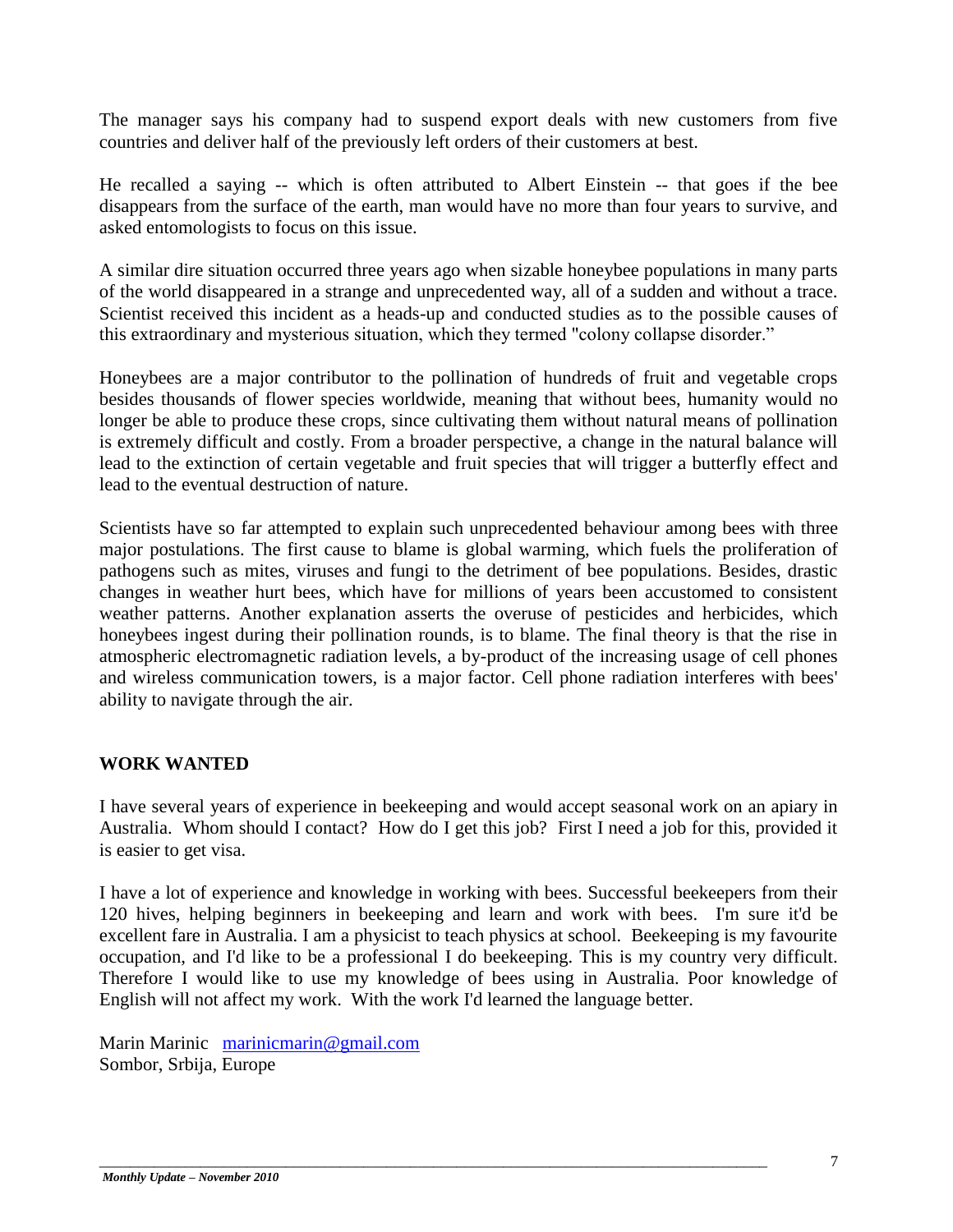### **BAYER CROPSCIENCE ACQUIRES PRODUCT FOR CONTROL OF VARROA MITES**

#### *Bayer CropScience acquires green bee health product from Exosect*

Exosect - leading provider of Intelligent Pest Management solutions - has announced the recent acquisition of its unique product for the control of Varroa mites in honey bees by Bayer CropScience.

The acquisition was made for an undisclosed figure and gives Bayer CropScience worldwide rights to sell the product\* and to further develop a portfolio of bee health products for the control of mites (including Varroa mites and tracheal mites) using Exosect's platform technology, Entostat\*.

Martin Brown, Exosect's Managing Director comments, "After 5 years of research, we are delighted to have developed a product for this incredibly important sector and we believe that Bayer is very well placed to bring the product to market". Brown continues, "Our platform technology, Entostat powder, has such huge potential in all sectors of pest control that despite our interest in the bee health sector we are unable to give the launch of this product the resource that it deserves. We are now able to use the substantial funds generated from this acquisition to continue to bring further exciting products through from our extensive product development pipeline".

This acquisition closely follows a recent round of investment secured by Exosect of over £2.25m and highlights the interest the company is generating in its technology pipeline.

"Bayer is aware of its responsibility as a producer both of crop protection products and of bee health products", said Dr. Franz-Josef Placke, Head of Development at Bayer CropScience. "Therefore, we are investing in research and development to provide beekeepers with sustainable solutions to improve the health of their bees and beehives."

#### *Background information*

\*The product, developed by Exosect Ltd., is for the efficient and cost effective control of Varroa mites in honey bees. It is based on Entostat powder, Exosect's patented platform technology and the active ingredient thymol. The Entostat<sup> $TM$ </sup> powder, which is derived from a natural 'food grade' wax, develops an electrostatic charge, even through very slight movement. When placed in contact with bees, the powder adheres to them and can be passed from one bee to another through direct contact. The technology means that only minute quantities of thymol are required, which reduces the potential for thymol residues in honey crops.

\*Entostat powder is the platform technology for Exosect"s entire range of products. Derived from a natural "food grade" wax which is sustainably harvested from palm trees, Entostat powder acts as a delivery system for a wide range of chemistry. As the name suggests "Entostat" powder exhibits electrostatic properties. Even through very slight movement, it develops an electrostatic charge. Insects similarly develop an electrostatic charge as they fly through air or walk across physical surfaces. When placed in contact with insects, the powder adheres to them and can be passed from one insect to another through direct contact. This platform enables the use of very low doses of natural or synthetic active ingredients (ai) which helps reduce the use of ai in a wide range of sectors.

\_\_\_\_\_\_\_\_\_\_\_\_\_\_\_\_\_\_\_\_\_\_\_\_\_\_\_\_\_\_\_\_\_\_\_\_\_\_\_\_\_\_\_\_\_\_\_\_\_\_\_\_\_\_\_\_\_\_\_\_\_\_\_\_\_\_\_\_\_\_\_\_\_\_\_\_\_\_\_\_\_\_\_\_\_\_

For more information visit [www.exosect.com](http://www.exosect.com/)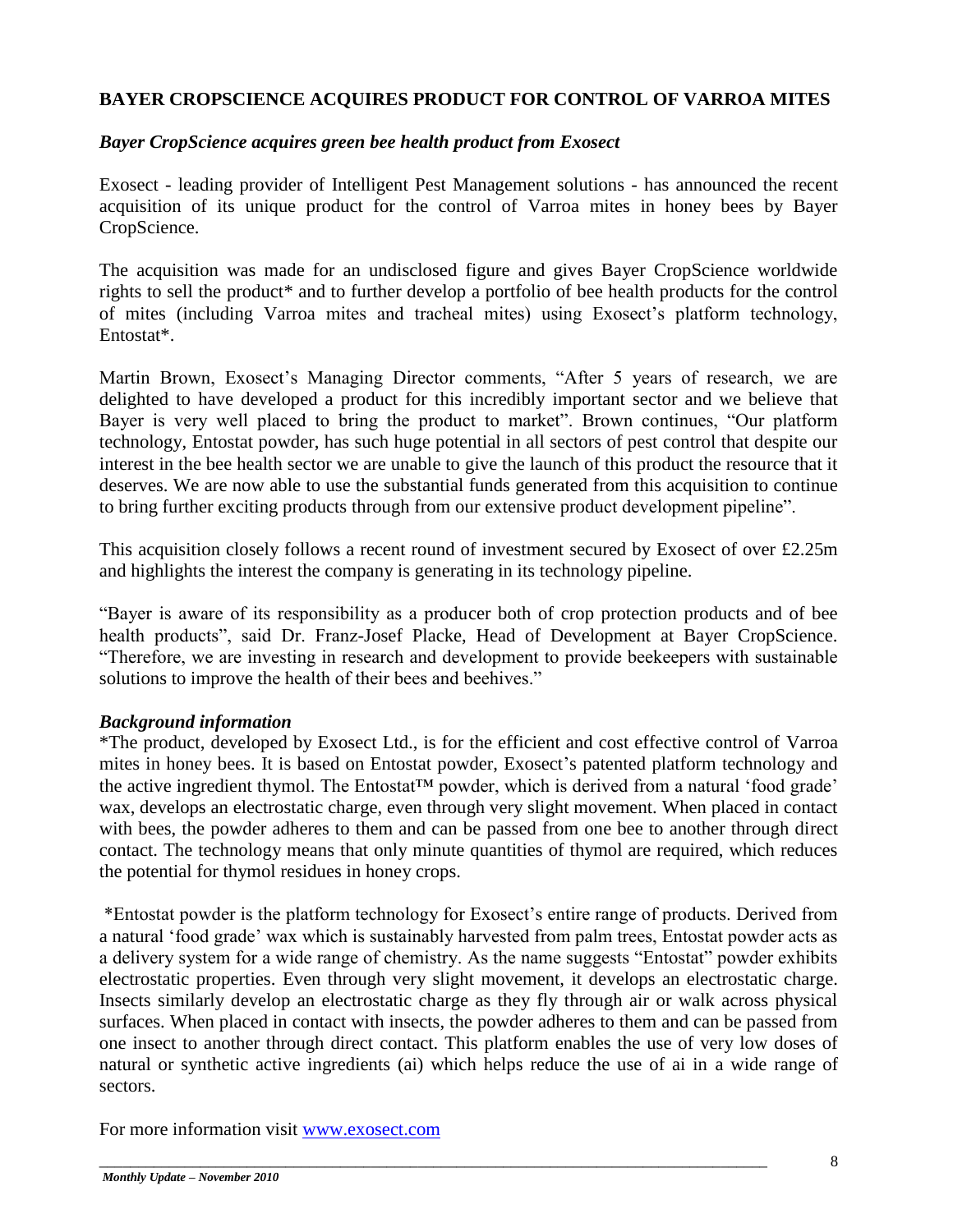#### **ADULT PLAGUE LOCUSTS AND SWARMS**

*NSW Industry & Investment NEW Fact Sheet - November 2010* 

In what is predicted to be the worst plague locust outbreak in at least 30 years, locust swarms are inevitable this season.

Initial adult populations are likely from November, depending on temperatures and weather conditions.

NSW"s \$18.5 million control campaign continues to target young locusts – while they are grounded and unable to fly and as they group together in thick bands.

This is the most effective time to control locusts and by strategically targeting young locusts we reduce population levels, swarm potential and minimise damage to crops and pastures.

#### *Reporting swarms*

As with locust hatchings, it is critical that landholders monitor swarm activity on their property and report any sightings to their local LHPA.

Favourable seasonal conditions have the potential to lead to multiple generations this season. If eggs are laid by adults in coming weeks they may hatch from mid-December and into January, producing a second generation of adults.

Reporting of swarms assists I&I NSW and the LHPA monitor swarm movements and, importantly, identify where egg laying is likely to take place and where to expect 2nd generation hatchings.

Latest information on swarm activity is also critical for ongoing control measures, targeting adult locusts themselves or future generation hatchings.

#### *Controlling swarms*

NSW"s control efforts target young locusts – while they are grounded and unable to fly and as they group together in thick bands.

This normally occurs 2-3 weeks after peak hatching and is the most effective and efficient time to control locusts to minimise damage to crops and pastures.

Swarms are much more mobile and more difficult to treat. A swarm is also significantly less dense than banding, young locusts, and can contain 90% less locusts. This means control measures are less targeted and more chemical is required.

Large numbers of adult locusts may be treated when they are "roosting", by spraying early in the morning or at dusk. While this is less effective, adult control measures can reduce population levels and minimise subsequent generations. Speak to your local LHPA about treatment and insecticide options for controlling adult locusts.